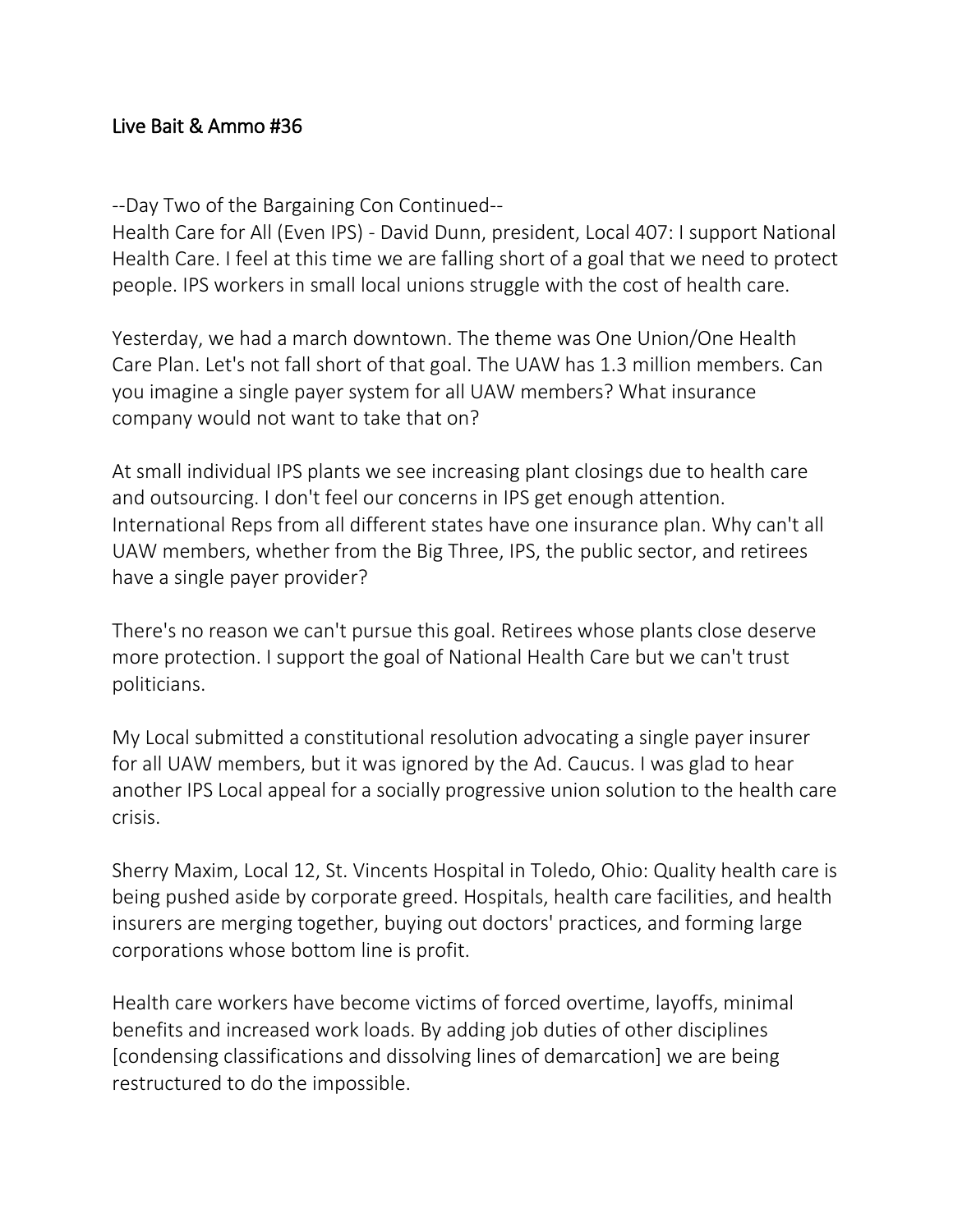As consumers and patients we are paying more for less care. This effects every one of us when we need medical care. We need to support minimum staffing ratios. As patients we need to ask questions of management. Just who is taking care of us, how many hours do they work, and how does their patient work load effect their care.

We need to make health care institutions accountable to both patients and workers. Our lives are at stake because of it.

Where We Came From

A retiree from Local 372, Region 1-A, reminded us of what the UAW used to be like. He said, My name is John Trohimczyk, hard to pronounce, easy to get along with. With over 500,000 retirees in our great and democratic union we are a force that many have taken notice of.

We have always supported our union especially in political action. The bread box and the ballot box go hand in hand. Let's not forget this. Having a pension at one time was unheard of. I remember in 1950, we went on strike for 104 days to establish a vested pension at Chrysler under Walter Reuther.

It wasn't as cold as it is in here because I was standing by the fire warming up while I was picketing. It wasn't easy but we all stuck together and unity prevailed. A pension is a wonderful thing to have.

However, we need to keep pace with the inflation that keeps staring us in the face each day. We need further protection on our pension with a modified cost of living clause to ensure us this protection, and upgrade our pensions periodically.

Each delegate in this room will eventually be joining the ranks of the retirees. Remember when you improve the pension plan for retirees now, you improve it for your self. Retirees are the backbone of our great union. They made the union what it is. They made many, many sacrifices.

Nothing comes easy.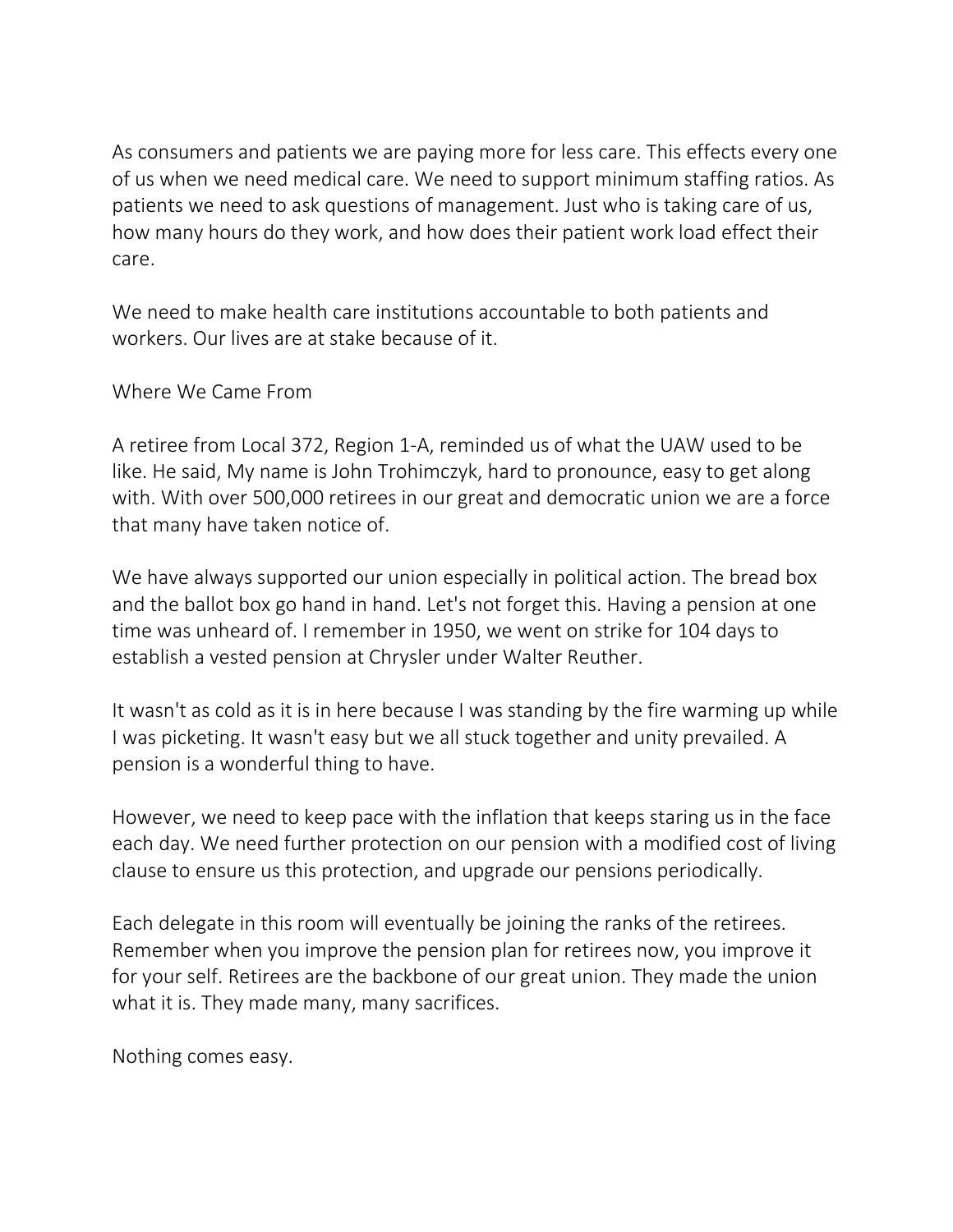In conclusion let me say, I have always considered the active workers and retirees as one; a family united for social justice and improved working conditions. United we will prevail and accomplish our goals for a better tomorrow. Let us never forget where we came from and where we've been. Long live the UAW and may God bless us in the up and coming negotiations.

I am afraid Brother John is one of the last of a dying breed. A breed that believed there is nothing more pragmatic than idealism; nothing more rewarding than the pursuit of social justice; nothing more real and powerful than workers united.

Union members today are cynical. The Beiber and Yokich legacies left a bitter taste.

As delegates spoke from the floor The Finger worked the crowd. He strolled the aisles, shaking hands, giving autographs, and posing for pictures. He didn't give a shit what the peons had to say.

Bob King chaired the next section on non-economic resolutions. I've heard a lot of stories about how militant Bob King used to be. Now he organizes by video.

Workers Against Chemical Hazards

Duane Carroll, a millwright from Local 2195, described acid leaks that have eaten through the doors, walls, and electrical panels. He said acid leaks had damaged the structural integrity of the building posing serious hazards to safety above and beyond air pollution. He said, Fumes have damaged vehicles in the parking lot.

What are the fumes doing to us? We have had numerous members who passed on due to brain tumors and cancer. The EPA has come out and drilled holes where engineers have specified to check for contamination in the ground. They claimed there were no contaminants in the ground.

So what is the vapor coming out of the guard post holes in heat treat? If acid fumes are eating our machinery, dies, and equipment, what is it doing to our lungs and our bodies?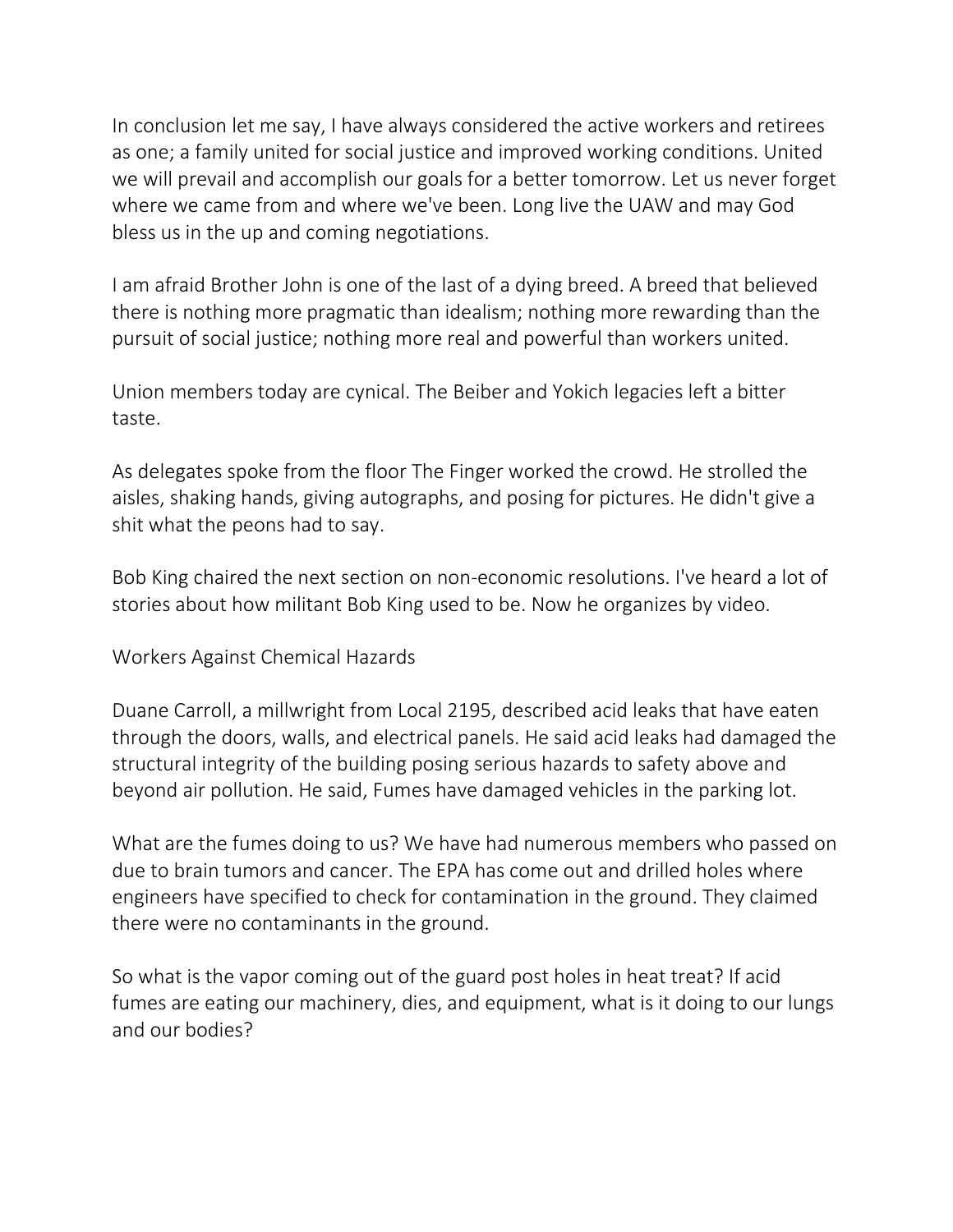I have personally reported this to Health and Safety, and management, but it is overlooked. We need UAW Health Safety support.

Members of UAW Local 1436 at Hitachi in Edmore, Mi. have similarly complained about their toxic worksite. The ground water is so contaminated Hitachi furnishes bottled water for residents. Now Hitachi wants their taxes reimbursed because they claim their property has been over evaluated for years.

After all, it's a toxic dump, and as such it's totally worthless. Why should they pay any taxes? Corporate terrorism is capitalist etiquette in America.

The UAW brags how their Health and Safety programs have reduced fatalities (not counting the explosion at the Rouge Power House) but they don't calculate the deaths and illness caused by exposure to toxic chemicals.

At my local we passed a motion to set up a Workers Against Toxic Chemical Hazards committee to do a mortality study. The Local E-Board has refused to act on the motion. They insist the International has already conducted a study of our plant and found no problems.

I have repeatedly asked to see the documentation. I have even written to Solidarity House requesting the documentation, but I have never seen the report. We worked with large open tanks of Freon until it was outlawed. No matter how strong the fumes from calibration fluid, our Industrial Hygienist assures us the air sample levels are within safe limits.

Meanwhile, the Surgeon General warns us to beware of sunshine.

Ergonomics in the Lean Era

Tony Talorino, Local 551: I'm from an assembly plant where ergo conditions result in workplace injuries, poor health, bad morale, and high absenteeism. These conditions all have an impact on personal wellness as well as the quality of our products.

On occasion I personally find myself coming home from work unable to bend over and untie my work boots as well as struggling to pick up my kids. This is a direct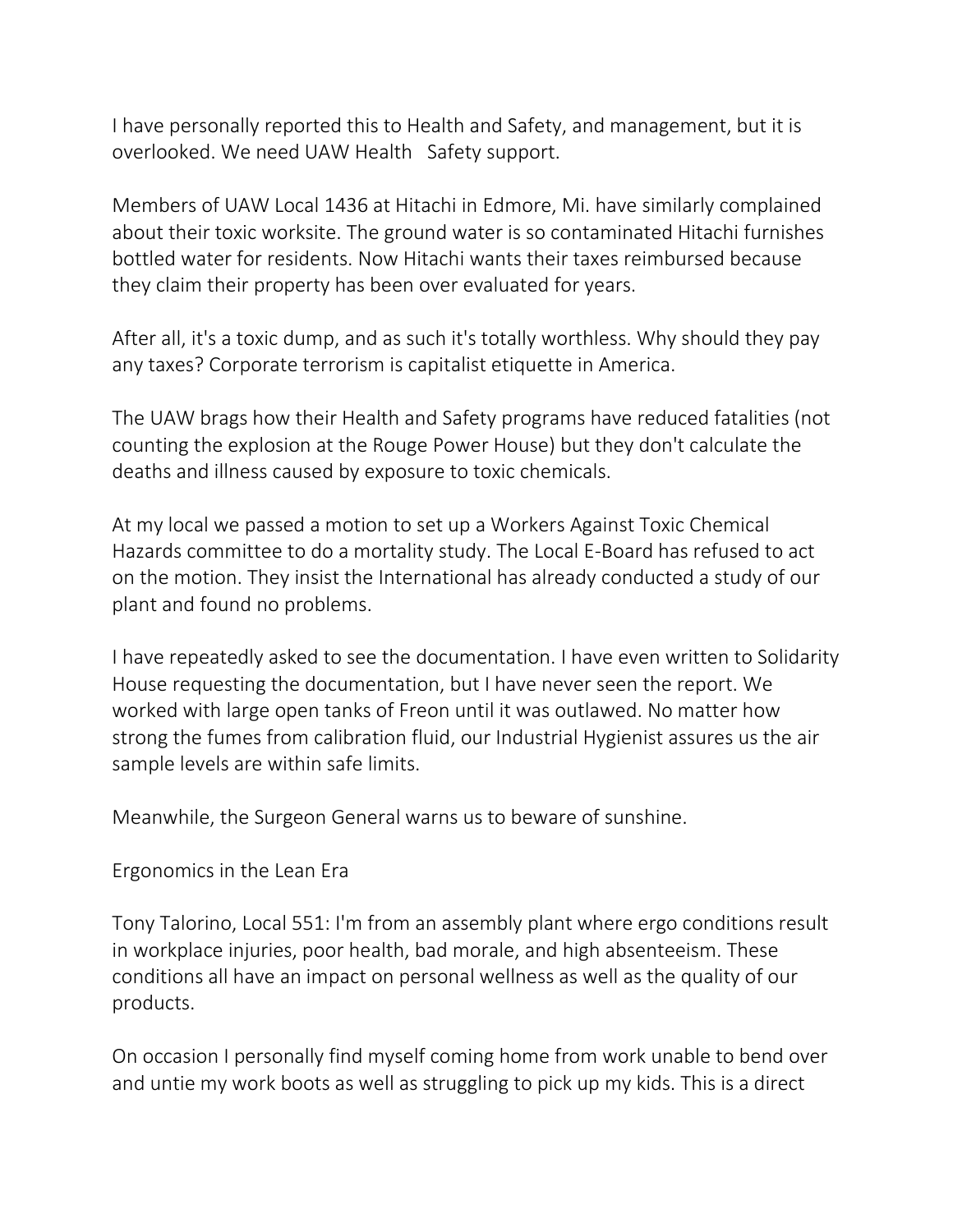result of spending 8-10 hours on a job that was not set up in an ergonomically sound manner.

Joe Taylor, Local 1892: We have an active ergonomics committee but when we identify ergonomic problems that are hurting people management tells us there is not enough money to fix these concerns despite joint funding. New equipment has accessible lockout points but management tells us there is no money to fix old machinery.

Once again, a contract without enforceable penalties is worth less than confetti on the day after the parade. After Bush repealed US ergonomic standards Yokich said that it wouldn't really effect UAW members. Which goes to show how out of touch he was with the shopfloor where speedups and multi-tasking exact the toll for lean production methods supported by the Ad. Caucus.

Then, Video King called on me again. What can I say? He asked for it. The Ad. Caucus portrays itself as socially progressive, but time and again they side with corporations at the expense of working families.

I wanted to address the resolution which states that Violence in the Workplace is often a by-product of stressful social problems and advocates access to targeted mental health and counseling referrals.

As usual my agenda was to expose hypocrisy.

UAW Opposes Mental Health Parity

In the course of a Community Mental Health forum, I heard IPS employers testify that Mental Health Parity laws would help them provide better mental health benefits for their employees.

There were some State Representatives present. They claimed they couldn't pass Mental Health Parity laws because the UAW opposed it, and they couldn't go forward without the support of the UAW.

I couldn't believe it.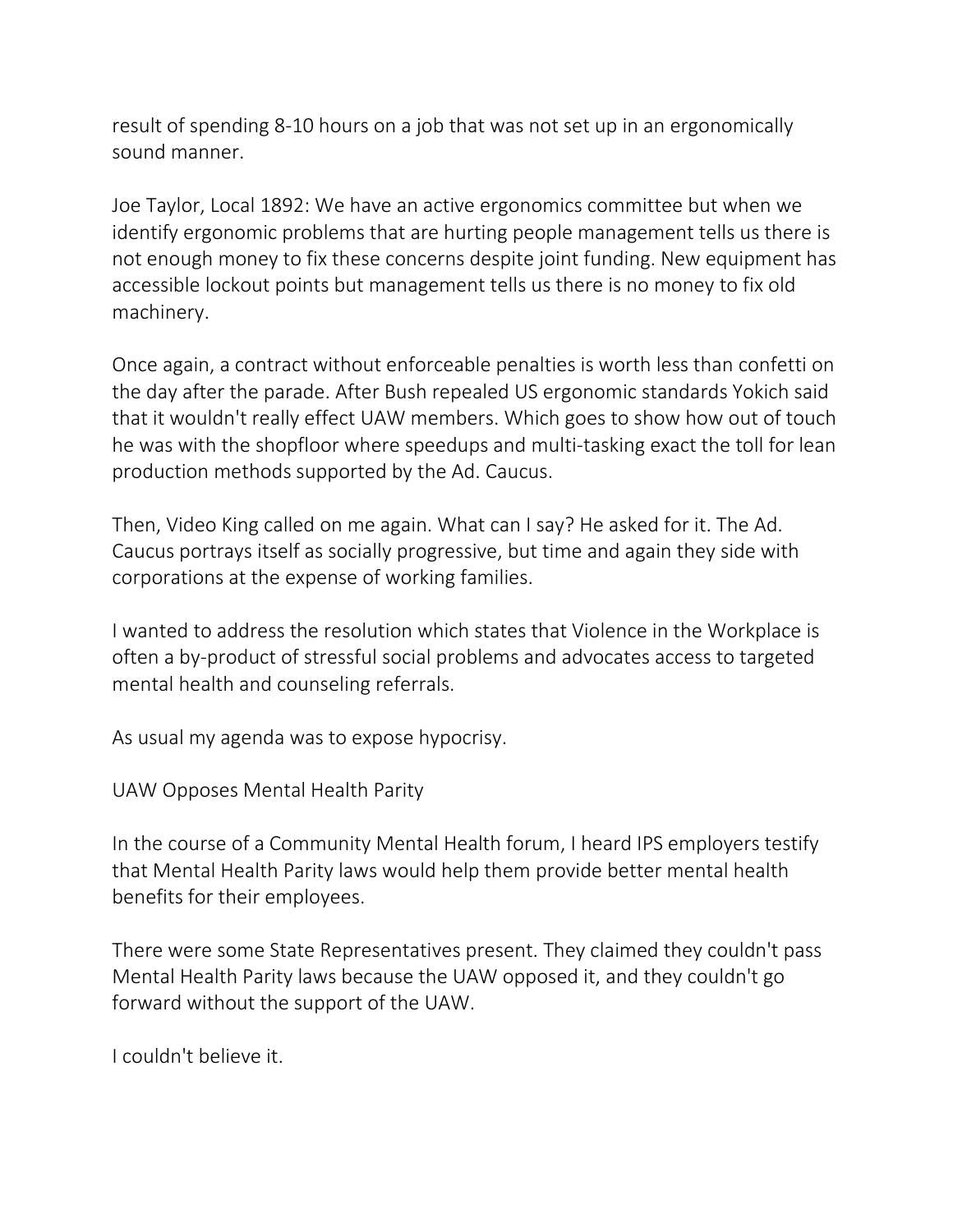Ostensibly the UAW is a progressive union. It seemed inconsistent to me. So I contacted Solidarity House. I was informed the UAW is against all mandates for special interests.

First of all, Mental Health Parity is not a mandate. It simply means that insurance coverage for mental health should be equal to medical health.

Second, mental illness is not a special interest group. One in five families will face a major mental illness in their lifetime. The surgeon general reports that two-thirds of all Americans with mental illness go untreated. Many of them are homeless or in prison.

The shocking tragedy of the woman in Texas with post partum psychosis who drowned her children may have been preventable. She was terminated from residential treatment prematurely. Her discharge summary noted, insurance restrictions as the reason for discharge.

President Clinton's task force on Mental Health Parity estimated insurance premiums would rise one percent if parity laws were enacted. 90% of union households support Mental Health Parity. 76% of union households said they would support Mental Health Parity even if premiums went up.

Even President Bush has come out in support of Mental Health Parity. The UAW opposes Mental Health Parity because they say it costs too much. We cannot justify discrimination against the mentally ill. Mental Health Parity is an issue of social justice and equal treatment.

Bob King said, Thanks, and made a note not to call on me again.

A sister from Local 12, St. Vincent's Hospital, Toledo, Ohio whose name I couldn't catch, said: Exposure to toxic chemicals, noxious odors, sudden load noises, multiple body fluids, infectious diseases (some deadly), sudden outbursts from potentially violent persons, heavy lifting, inadequate equipment, long periods of walking and standing, multiple duties and tasks that require excellent communications skills but may cause mental stress are part of the ordinary job health care workers deal with daily.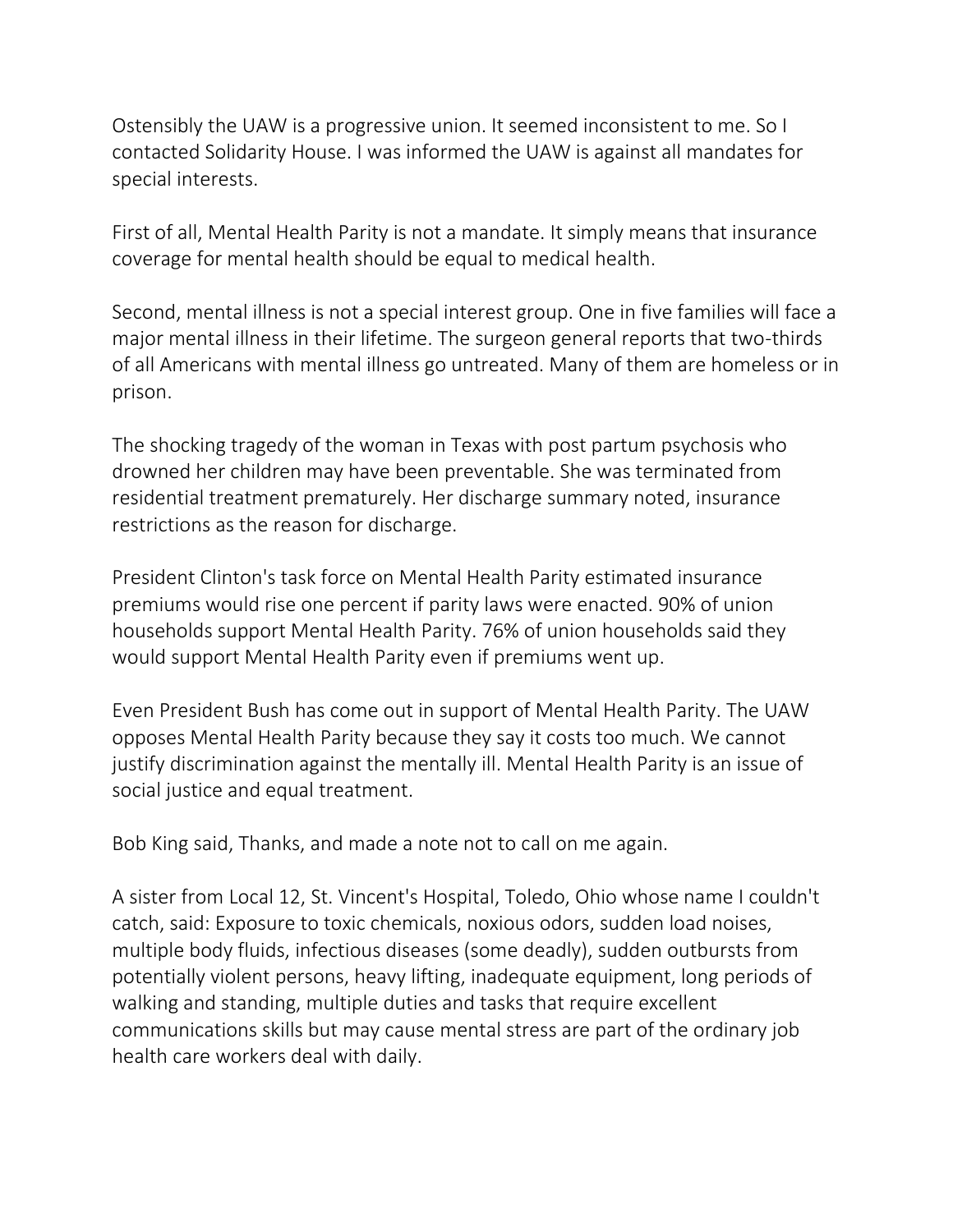Increasingly, health care workers injuries are being ignored. They are told they are hazards of the job. They are encouraged not to file a claim, and when they do, they have to fight to receive any benefits. They are strongly encouraged to return to work long before they should, or risk losing their job status.

We need to support health and safety in the workplace for everyone.

Next, they showed a video. I went out into the hallway where I met Pablo Lopez, a retiree from Flint. He was campaigning for a new holiday in honor of Caesar Chavez and handing out buttons.

He said, Shotwell, you keep getting the mic. Next time, yell, Viva Chavez! We need a holiday for Caesar Chavez.

I told Pablo that I doubted very much I would get called on again today - maybe ever, but if I did, I would remember Chavez.

FlipFlop Shoemaker took over as chair.

Vacant Seats and Empty Stares - Paul Guthrie, Local 503, Region 1-D: I'm real disappointed today to see so many vacant seats in here. I've been sent to Black Lake at least three times. I've been sent to CAP Conferences numerous times. Never once did I miss a meeting. I always stayed for the duration. Never once did I come in late or with a hangover. In all those years I never once wasted a nickel of my local's money.

The FlipFlop called on me, (I can't help it if I'm lucky, or they're stupid). Maybe it was simply a matter of too many vacant seats and empty stares as Brother Guthrie noted.

My topic didn't fit into the resolution at hand, but I didn't really care. What kind of dissident would I be if I followed all the rules of the ruling party?

Several years ago I interviewed Owen Beiber about the GM strike in 1970. At that time Owen was a servicing rep. Owen said that in 1970 the UAW struck GM for 30 Out, and COLA. They were out for a couple of months and eager to return to work.